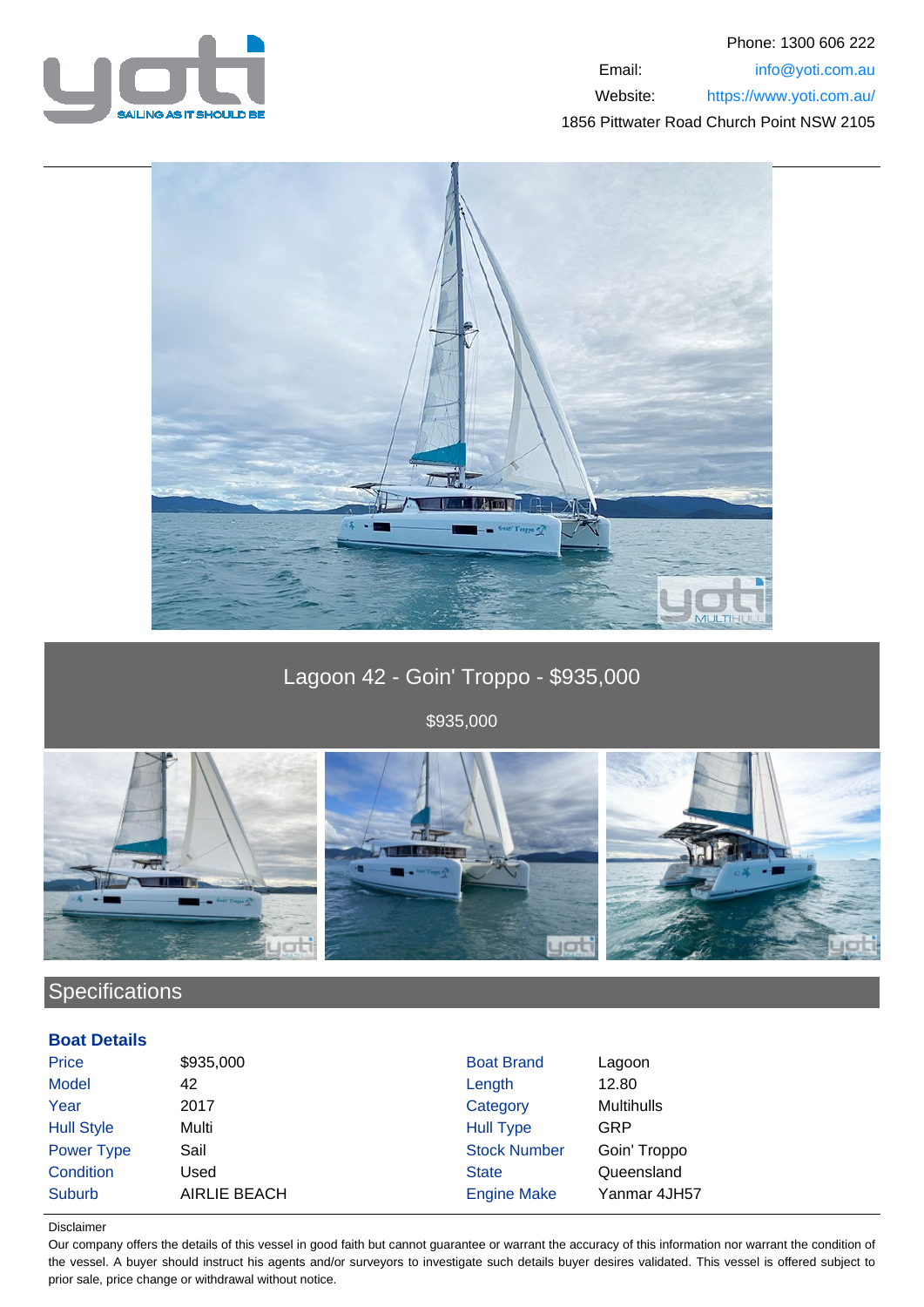

### **Description**

Lying in the Whitsundays, 'Goin' Troppo' is a 2017 Lagoon 42 exclusively for sale with the YOTI team in Queensland.

'Goin' Troppo' is a fabulous three-cabin, Owner's version, Lagoon 42. Her very knowledgeable and meticulous owners bought her new in the USA (to Australian Spec) and shipped her to Australia in Dec 2019. As a result, her new Owner will have the rare opportunity to purchase a fabulously specified Lagoon 42, fully set up for extended, self-sufficient blue water cruising.

Her interior is in Alpi oak with light 'shark' brown upholstery. The vertical glazing of the coachroof provides excellent visibility and a well-lit, comfortable living environment. We find a comfortable and sizeable L-shaped settee in the saloon with a central mounted table and a bench. The chartable is to starboard, and her U-shaped galley, with induction hob and electric oven/grill, has broad work surfaces with ample storage space and is oriented towards the external cockpit.

All her cabins are ensuite, with large scenic hull windows and overhead opening hatches to ensure ventilation and a tremendous feeling of light and space. The spacious Owner's cabin takes over the starboard hull, which can be closed off with a sliding door. Aft is the island-style double berth, midships a desk, shelves, wardrobes, washer/drier, and forward the large head with enclosed shower. The port aft cabin also features an island berth with an ensuite head and shower. The port forward cabin features a double berth with side access and an ensuite head/shower.

This Lagoon 42 comes with a powerful 'square top' mainsail, a self-tacking jib, a Code 0 with removable furler and an asymmetrical spinnaker in a dowsing sock, guaranteeing performance under sail.

The coachroof bulkhead helm station, with full instrumentation, provides all-around visibility and is well protected by a composite hardtop and clears. The helm station also allows for direct communication to the cockpit/saloon. Her instrumentation consists of a complete B & G package, including twin 12" Zeus plotters, Radar, AIS transponder, autopilot, and forward scan sonar.

"Goin' Troppo" comes with the upgraded 57Hp Yanmar engines, reading just 695 hrs(May 22). The Genset is an Onan 11kw, installed in a soundbox to reduce noise levels. There is also a total of 2000 watts of solar power on the coachroof and custom s/steel arch. A full array of Victron electronics ensure that her Lithium batteries ( 2021) are charged safely and in the best possible way. Monitoring of the system is by a Victron GX colour touchscreen, interfaced to her B & G Zeus plotters for additional monitoring. Additional specifications include 2 x Mastervolt Isolation transformers, 2 x 2000W Victron Multiplus Inverter/chargers, 48,000btu full vessel reverse cycle Air-Conditioning, Cruise RO 200l/h watermaker, two 130l Fridges and 100l Freezer and a Siemens 8 & 5 kg washer/drier.

Please get in touch with Robert Vrind for further details and arrange an inspection in the Whitsundays.

Disclaimer

Our company offers the details of this vessel in good faith but cannot guarantee or warrant the accuracy of this information nor warrant the condition of the vessel. A buyer should instruct his agents and/or surveyors to investigate such details buyer desires validated. This vessel is offered subject to prior sale, price change or withdrawal without notice.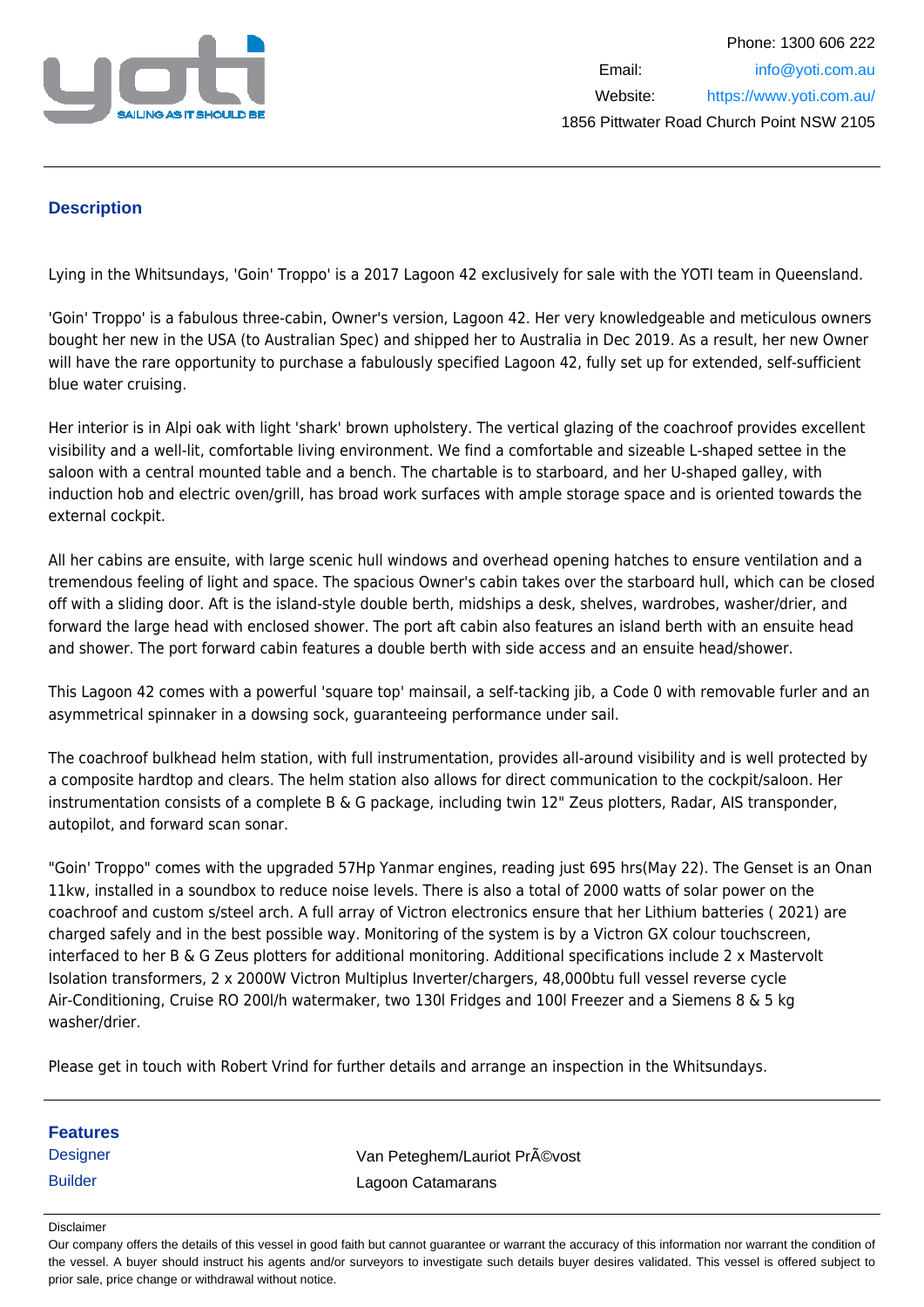

Phone: 1300 606 222 Email: info@yoti.com.au Website: https://www.yoti.com.au/ 1856 Pittwater Road Church Point NSW 2105

| Water (Potable) Capacity (I)      | 300L rotomouled tank.                                                        |
|-----------------------------------|------------------------------------------------------------------------------|
| <b>Hull Construction Material</b> | GRP - Balsa core                                                             |
| <b>Hull Type</b>                  | Catamaran                                                                    |
| <b>Deck Construction Material</b> | GRP - Balsa core                                                             |
| Length (feet)                     | 42'                                                                          |
| Length $(m)$                      | 12.80                                                                        |
| Beam/Width (m)                    | 7.70                                                                         |
| Draft (m)                         | 1.25                                                                         |
| <b>Keel/Ballast</b>               | Mini Keels                                                                   |
| <b>Displacement</b>               | 12,200kg                                                                     |
| <b>Engine Notes</b>               | Engines and Genset serviced - April '22. Saildrives serviced Dec '21.        |
|                                   | Speedseal kits fitted to engine raw water pumps for prolonged impeller life. |
|                                   | Saildrive gearbox oil header tanks installed. March Mag Drive 240V Raw       |
|                                   | water booster pump for Genset. Groco Raw water strainer for Genset.          |
|                                   | Racor 500 Fuel filter for Genset. Mechanical and electrical spares.          |
| <b>Engine Hours</b>               | 695 (May 2022)                                                               |
| Horse Power (hp)                  | 57Hp                                                                         |
| <b>Drive Type</b>                 | Saildrive                                                                    |
| <b>Engine Room</b>                | Enclosed                                                                     |
| Generator                         | 11 KVA Onan 265 hours - May'22                                               |
| <b>Number of Batteries</b>        | Upgraded Victron Lithium LifePO4 House batteries (2021). 2 x Engine and      |
|                                   | 1x Genset Start batteries.                                                   |
| <b>Fuel Type</b>                  | <b>Diesel</b>                                                                |
| Fuel Tank Capacity (L)            | 2 x 300L rotomoulded tanks                                                   |
| Propeller                         | 3 blade Flexofold folding propellers.                                        |
| <b>Steering System</b>            | Steering at Helm, with cable and rudder linking bar.                         |
| <b>Accomodation Notes</b>         | 3 cabin, owners version. Curtains throughout Saloon and Cabins. Oceanair     |
|                                   | blinds to overhead hatches (blackout shades/ mosquito screen). Aft           |
|                                   | Portholes in aft cabins with curtains. 12v Caframo fans to Saloon and all    |
|                                   | Cabins. Leather bulkhead organizers in Cabins. Sofa in Owners Cabin.         |
|                                   | Underbed slats. Cockpit Coffee Table with cover (table is interchangeable    |
|                                   | with Saloon).                                                                |
| <b>Number of Berths</b>           | 6 berth in 3 cabins.                                                         |
| <b>Number of Showers</b>          | 3 interior showers (aft, fwd. And owners cabins) + H&C deck shower on        |
|                                   | starboard.                                                                   |
| <b>Number of Toilets</b>          | 3 - Jabsco Electric Quiet Flush. Owners and port aft head with fresh or      |
|                                   | saltwater supply. 3 x Holding tanks.                                         |
| <b>Air Conditioning</b>           | Cruisair 48000 BTU Reverse Cycle to saloon & all cabins. 12v Caframo         |
|                                   | fans in saloon & cabins.                                                     |

Disclaimer

Our company offers the details of this vessel in good faith but cannot guarantee or warrant the accuracy of this information nor warrant the condition of the vessel. A buyer should instruct his agents and/or surveyors to investigate such details buyer desires validated. This vessel is offered subject to prior sale, price change or withdrawal without notice.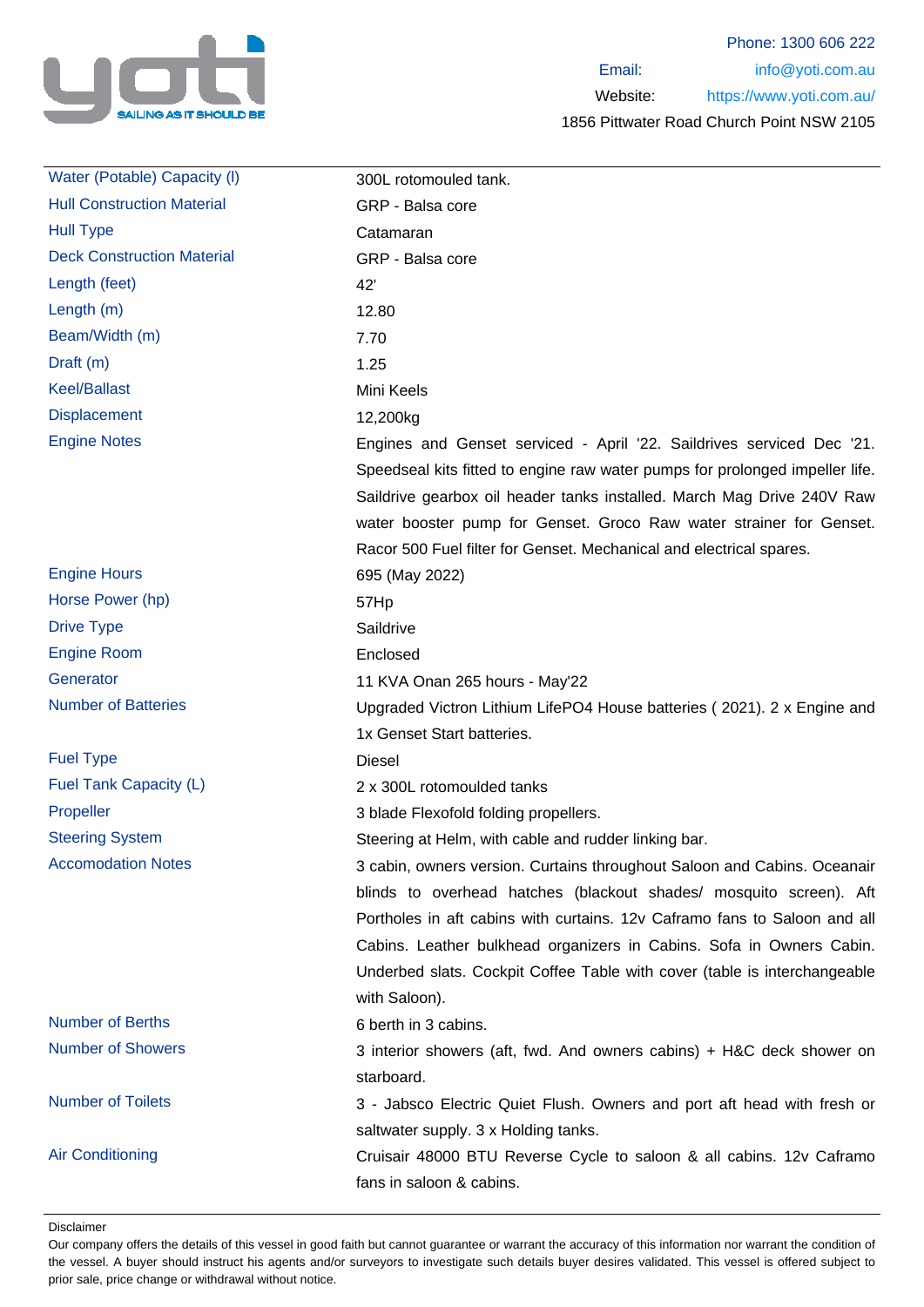

| <b>Galley Notes</b>                       | Galley appliances can be run of inverter, genset or Shorepower. No gas<br>onboard.                      |
|-------------------------------------------|---------------------------------------------------------------------------------------------------------|
| <b>Stove</b>                              | Schott Ceran 2 plate induction hob. Breville Electric Oven and Grill.                                   |
| Refrigeration                             | Bushman 130L galley Fridge, 100L Top loading Vitrifigo Freezer and                                      |
|                                           | Isotherm 130L s/s cockpit Fridge with protective cover.                                                 |
| <b>Number of Sinks</b>                    | Stainless Steel sink. Seawater footpump in galley.                                                      |
| <b>Entertainment and Appliances Notes</b> | Fusion Stereo in saloon with saloon and waterproof cockpit speakers. 40"                                |
|                                           | Smart TV on swivel, in Saloon. Fusion DVD/Stereo in owners cabin with                                   |
|                                           | 24" TV.                                                                                                 |
|                                           | Whirlpool AMW 490/IX built-in Microwave. Siemens 8 / 5 kg Wash and Dry<br>washing machine.              |
| Anchor / Winch                            | Quick Electric anchor windlass with handheld and wireless remote.                                       |
| <b>Bilge Pump</b>                         | 2x Whale Manual pumps. 2x upgrade 2000l/hr Rule pumps with separate<br>float switches & alarms.         |
| <b>Deck Gear</b>                          | 2 x Harken 46.2. Electric winches at helm. 2 x Harken 46.2 aft cockpit<br>winches for Code 0/Spinnaker. |
| Mast/Rigging                              | Aluminium swept single spreader mast. Aluminium boom. Stainless steel                                   |
|                                           | rigging.                                                                                                |
|                                           | Main Sail Boom bag with Lazy jacks and zipper with pulleys for easy                                     |
|                                           | opening. Flag halyards on spreaders. Dedicated Code Zero halyard and                                    |
|                                           | separate Spinnaker Halyard.                                                                             |
| Sail Inventory                            | Dacron Square top mainsail - Heavy duty reinforced. Self tacking headsail                               |
|                                           | on furler. Facnor LS200 jib furler. One Sails - Code Zero with UV strip on a                            |
|                                           | Facnor (endless line) removable furler. Asymmetrical Spinnaker with APN                                 |
|                                           | dowsing sock. Bow prodder for Code Zero. Bow pad eyes (with G10                                         |
|                                           | backing plate) for Asymmetrical Spi.                                                                    |
| <b>Electrics</b>                          | 2 x 7.5KVA Mastervolt GI Isolation Transformers. 2 x Victron 2000W                                      |
|                                           | Multiplus Inverter/chargers - coupled (4000w). 2 x 12 A Engine alternators                              |
|                                           | with high temp control. 2 x Wakespeed WS 500 Digital Smart Alternator                                   |
|                                           | regulators. 2 x Crisitec 40 Amp battery charger. 1 x 20 Amp Cristec Battery                             |
|                                           | Charger for Genset start battery. 2 x Shore power inlets, 32 Amp and 15                                 |
|                                           | Amp, with power cords. Victron Mini BMS, Victron Cerbo GX and Victron                                   |
|                                           | GX touch 50 Colour Screen and Monitoring System. Interfaced to B&G                                      |
|                                           | Zeus for duplicate display at helm station. Victron Orion-TR Smart 12/12                                |
|                                           | DC-DC charger. Victron Smart Battery Protect 12/24V - 220V. Solar- 4 x                                  |
|                                           | Sunpower panels on custom aft arch and 3 x Solara Panels on coachroof -                                 |
|                                           | total 2000W. 3 x Victron Solar Smart MPPT's. USB sockets in all cabins.                                 |
|                                           | TV Antenna at masthead. Wi-Fi extender at spreader. Iridium Go antenna (                                |

Disclaimer

Our company offers the details of this vessel in good faith but cannot guarantee or warrant the accuracy of this information nor warrant the condition of the vessel. A buyer should instruct his agents and/or surveyors to investigate such details buyer desires validated. This vessel is offered subject to prior sale, price change or withdrawal without notice.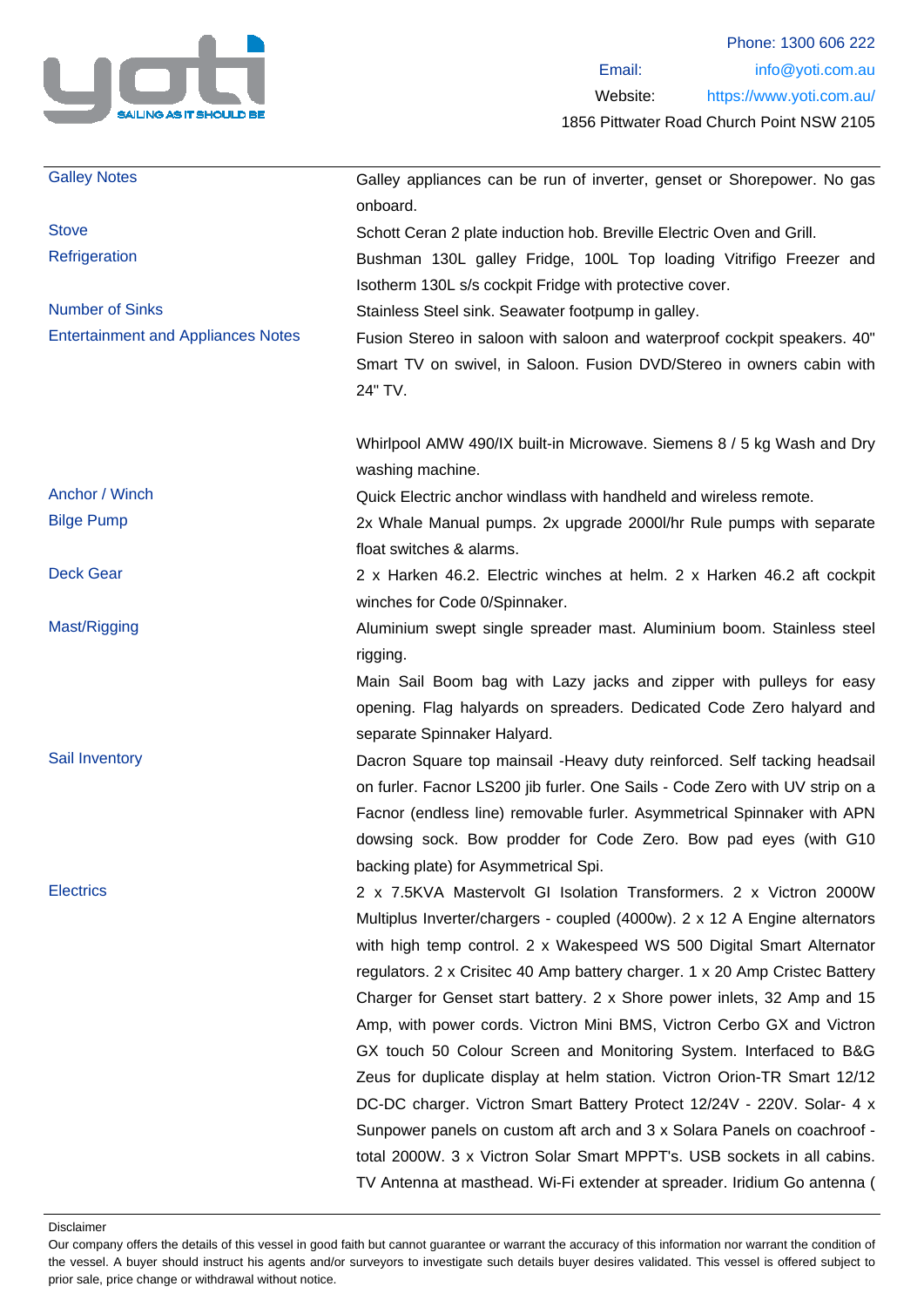

| <b>Vessel Name</b>            | Goin' Troppo                                                                                                            |
|-------------------------------|-------------------------------------------------------------------------------------------------------------------------|
|                               | 2000 Epoxy coating to hulls and 7 coats to Saildrives.                                                                  |
|                               | Antifouled in Dec ' 21. Initial preparation of Hulls: 4 coats of Interprotect                                           |
|                               | fitted with LED flood lights for berthing or fishing. Fenders and Mooring<br>Lines.                                     |
|                               | helm. No dinghy supplied. Custom Stainless Steel Arch for solar panels,                                                 |
|                               | transom and anchor well. Dinghy davits with rigging to electric winch at                                                |
|                               | inlet. Deck wash pump seawater / fresh water washdown with outlets at                                                   |
|                               | Southern Cook- Out Electric BBQ with cover at pushpit. Freshwater dock                                                  |
|                               | ladders to both bow storage lockers, for ease of access. Stainless Steel                                                |
|                               | 'Shark' brown. Stainless Steel extendable swim ladder. Stainless steel                                                  |
|                               | seat with higher support frame and footrest. Factory Aft cockpit cushions                                               |
| <b>Remarks</b>                | Teak to cockpit floor. Wooden seats on pulpits. Taco Marine Capri helm                                                  |
|                               | saloon and helm).                                                                                                       |
|                               | B&G VHF V50 with 2 x H50 remote with two induction charging stations (                                                  |
| Radio                         | pickling panel.                                                                                                         |
|                               |                                                                                                                         |
| Watermaker / De-Sal           | swivel. Heavy Duty Mantus Catamaran anchor bridle.<br>Cruise RO 240v 200l/hr Watermaker with automatic Flush system and |
|                               | Rocna 33kg Vulcan anchor with approx. 60mtr 10mm chain. Mantus anchor                                                   |
| <b>Ground Tackle</b>          | hatches.                                                                                                                |
|                               | seat cover. 10x Sunbrella "Aruba" covers with insulation for Lewmar deck                                                |
|                               | cockpit drop- down clears. Sunbrella Helm and Instrument cover. Helm                                                    |
|                               | Hardtop composite helm station bimini with all-round drop down clears. Full                                             |
| <b>Covers</b>                 | extinguishers - New.                                                                                                    |
| <b>Safety Gear</b>            | Eprib - New, Flare pack (exp June '24), 6 x Lifejackets (solid type). Fire                                              |
|                               | Plastimo barometer.                                                                                                     |
|                               | Transceiver with antenna coupling. B&G Wi-Fi Module. Compass -                                                          |
|                               | B&G MFD's. B&G Autopilot with remote. B&G 4G Radar. AIS 400 B&G                                                         |
|                               | B&G Forward Scan sonar- - 2 x B&G MFD's. B&G wind instruments - 2 x                                                     |
| <b>Electronics Navigation</b> | 2 x B&G ZEUS 12" Display at helm and Nav station. B&G sounder/log and                                                   |
|                               | Spreader lights (white and red).                                                                                        |
|                               | LED Masthead light. LED Anchor light with daylight cut out sensor. LED                                                  |
|                               | Indirect lighting in cabins and salon. LED Navigation lights, Incl Tricolour                                            |
|                               | only) at spreader.                                                                                                      |
|                               |                                                                                                                         |

Disclaimer

Our company offers the details of this vessel in good faith but cannot guarantee or warrant the accuracy of this information nor warrant the condition of the vessel. A buyer should instruct his agents and/or surveyors to investigate such details buyer desires validated. This vessel is offered subject to prior sale, price change or withdrawal without notice.